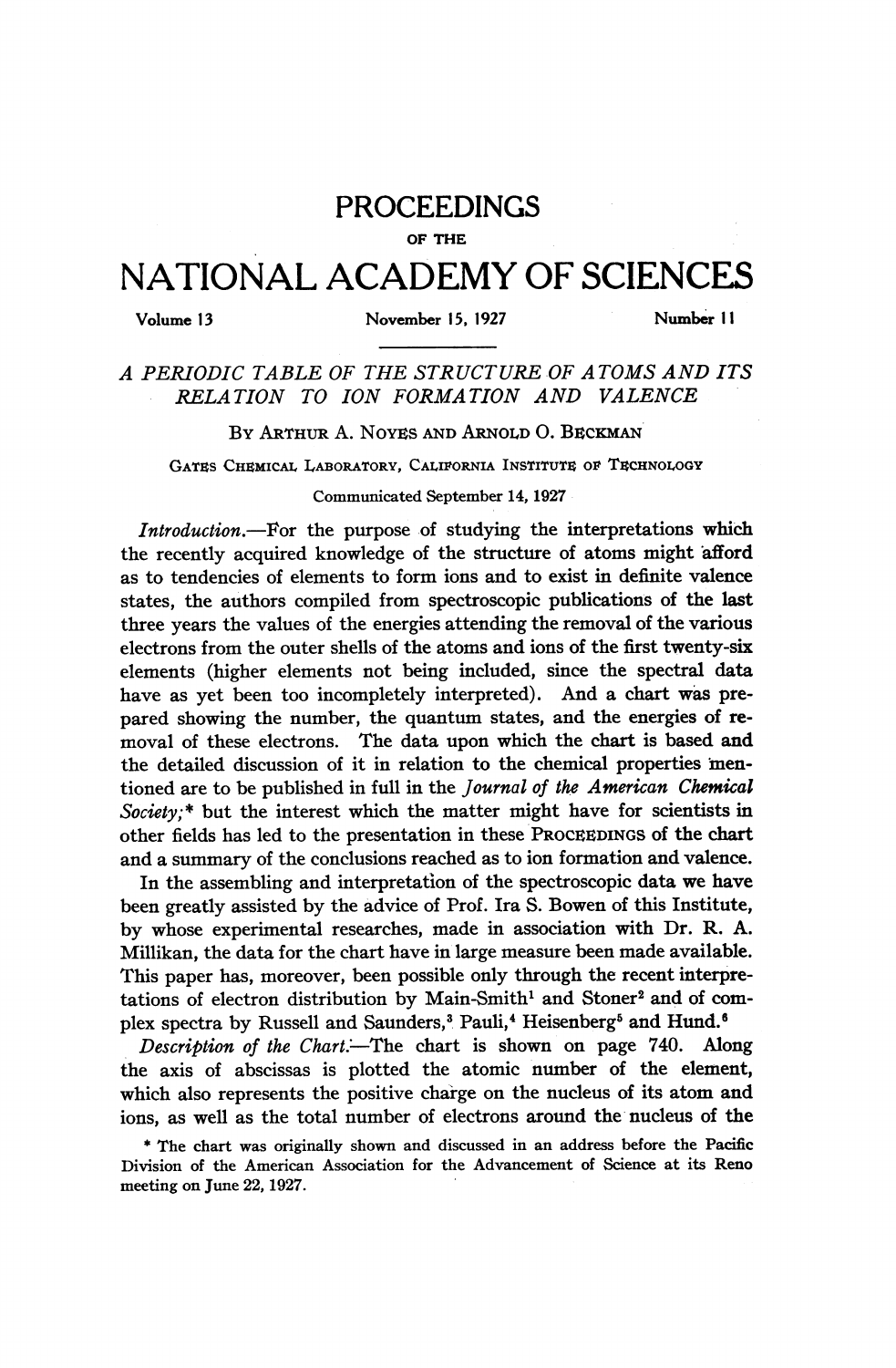neutral atom. As ordinates are plotted the square-roots of the energies absorbed in the removal of the respective electrons from the atom in its normal state in terms of the energy asborbed in removing the electron from the hydrogen atom as unity; in other words, the square-roots of the ratios  $\nu/R$  of the wave-number of the spectral term to the Rydberg number. The square-roots are plotted, rather than the energies themselves, since this enables higher energy values to be included in the chart without unduly extending it, and since Millikan and Bowen<sup>7</sup> have found that Moseley's principle that the square-roots of the energies are nearly linear functions of the atomic numbers applies to the corresponding electrons of ions that have the same configuration but different nuclear charges.

The number of electrons having a definite energy of removal is shown by a corresponding number of circles or ellipses; it being understood. that the exact value of the energy is at the center around which these electrons are grouped. Black circles or ellipses are used for electrons of the neutral atom; black circles or ellipses with a white circle at the center for the unipositive ions; white circles or ellipses for bipositive ions; white circles or ellipses with a numeral  $(3, 4 \text{ or } 5)$  within for multipositive ions; and white circles with one or two cross bars for uninegative or binegative ions.

The quantum states of the electrons are differentiated by the use of circles and of ellipses of different eccentricity. Namely, in correspondence with the Bohr orbital theory, when the principal and azimuthal quantum numbers (*n* and *k*) are equal (as in the  $1_1$ ,  $2_2$ ,  $3_3$ ... quantum states) the electrons are represented by circles; and when these quantum numbers are unequal, ellipses are used whose major and minor axes have the same ratio as the two quantum numbers, thus  $2:1$  for the  $2<sub>1</sub>$  state;  $3:2$  for the  $3<sub>2</sub>$  state; etc. The principal quantum numbers  $(1, 2, 3, 4)$ or the shells  $(K, L, M, N)$  of the electrons are also indicated by the regions of the plot in which they lie, these regions being separated from each other by heavy oblique broken lines. It is not possible, however, to separate completely in this way the 3 or  $M$  from the 4 or  $N$  electrons, for the electrons of the  $3_3$  and  $4_1$  quantum types have energies of removal of the same order of magnitude. In the lower right-hand region, therefore, the circles are to be understood to represent  $3<sub>3</sub>$  electrons and the ellipses  $4<sub>1</sub>$  electrons.

On the chart are also differentiated the atom configurations for which the inner quantum number  $J$  is zero and the magnetic moment  $\mu$  is zero from those for which these quantities have finite values; namely, by enclosing in the former case (where  $J = 0$  and  $\mu = 0$ ) the lowest group of electrons within a rectangle. It may be recalled that the quantity  $J$ is an integer or half-integer expressing the quantized resultant, for any given atom or ion, of the moments of momentum (in terms of  $h/2\pi$ ) of the orbital rotations and spinnings about their axes of all the individual electrons, and that  $\mu$  is the corresponding resultant for the magnetic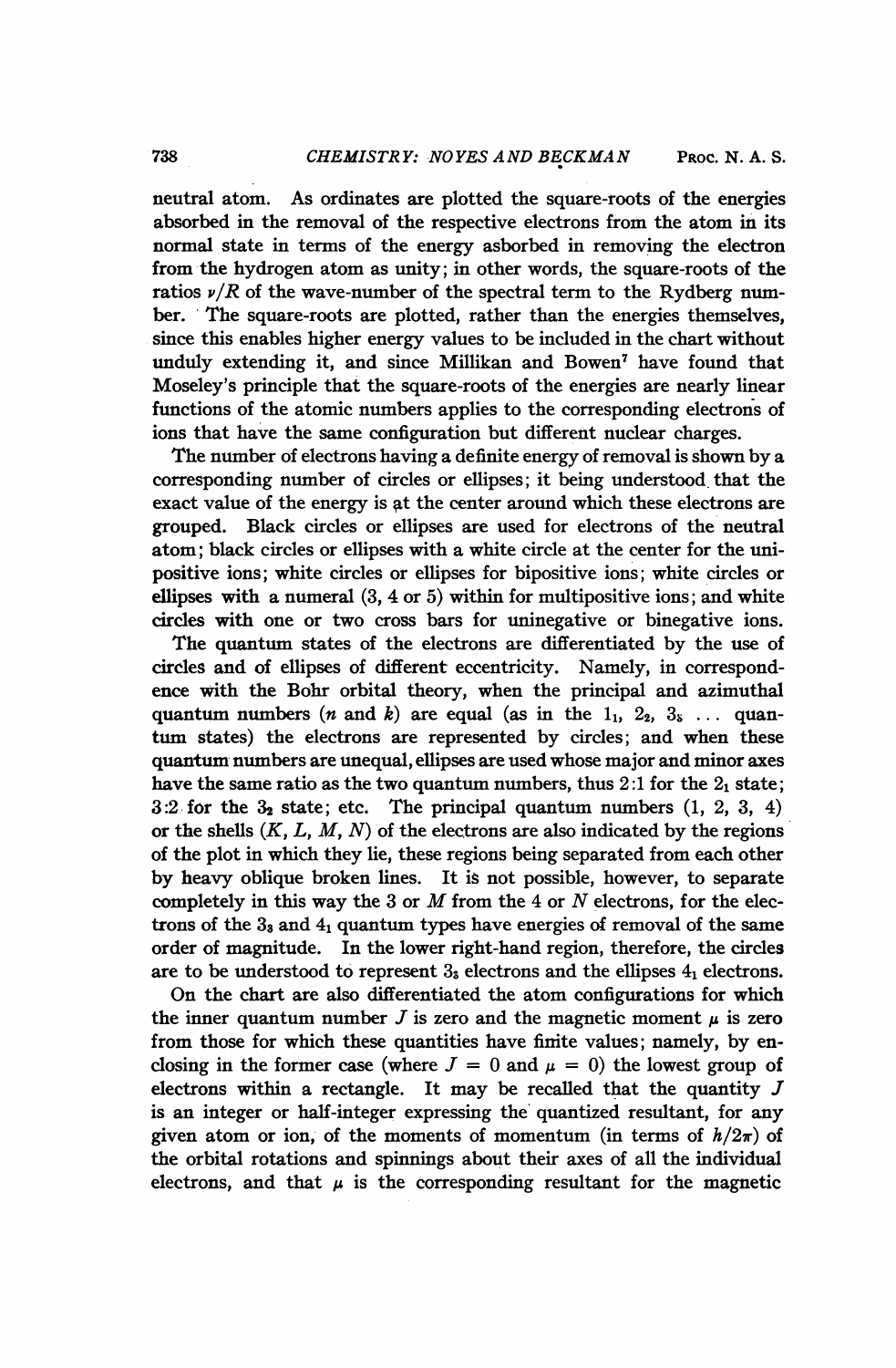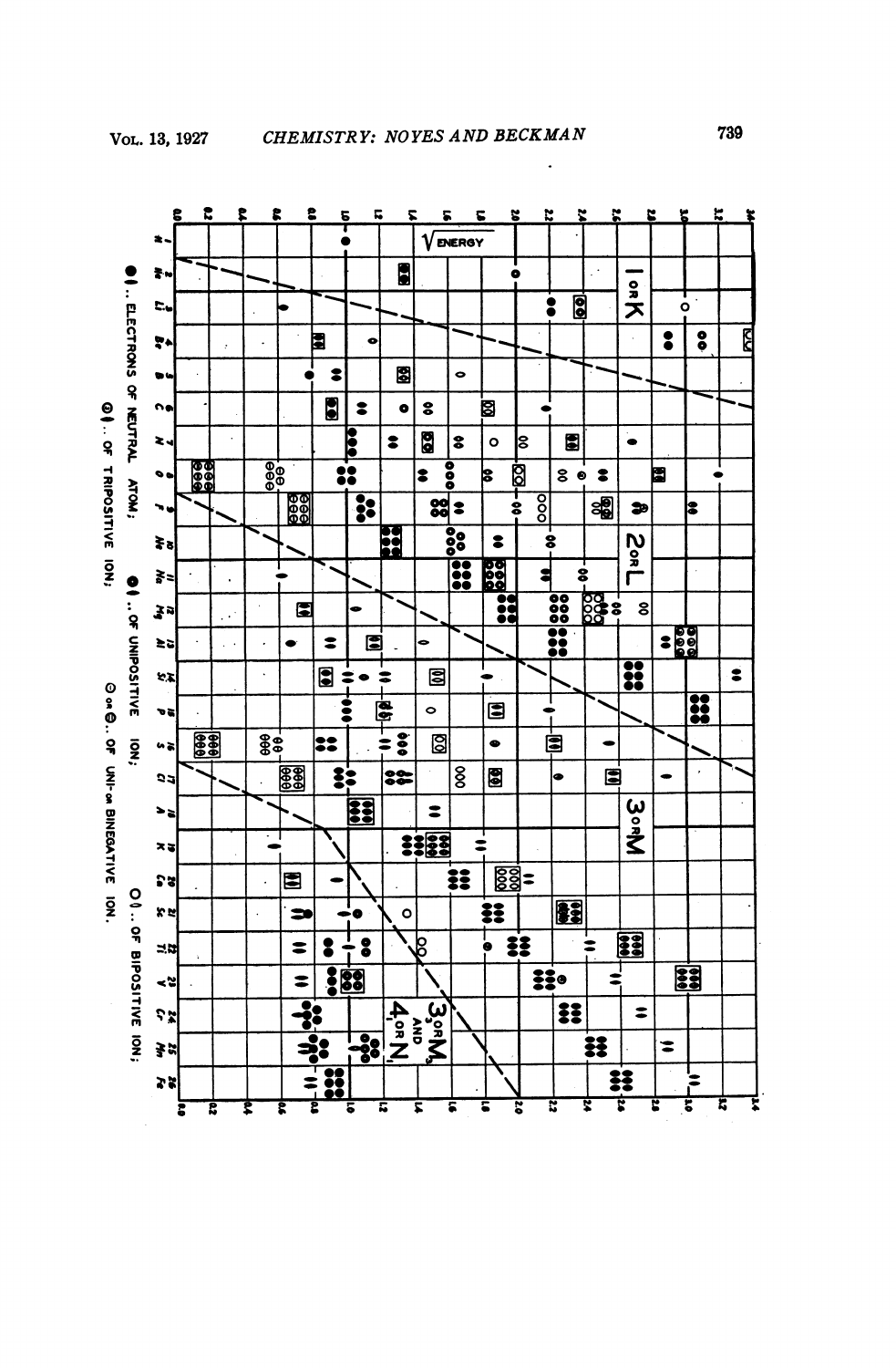moments of the electrons. The values of  $J$  for all the neutral atoms have recently been determined by McLennan, McLay and Smith<sup>8</sup> for all the neutral atoms in their most stable states, and their results are those employed in this article. The values of  $\mu$ , which is equal to the product of  $J$  by a variable factor  $g$ , were calculated with the aid of the values of this factor given by Hund<sup>9</sup> and Sommerfeld.<sup>10</sup>

The chart gives a complete representation of all the electrons for the neutral atom and its ions only in the case of the first four elements (hydrogen to.beryllium). For all the other elements the two electrons in the K shell are omitted, as they would lie far above the top of the chart; and for the neutral atoms above phosphorus and for the ions above aluminum the eight electrons of the  $L$  shell are also omitted. These omissions must be borne in mind in considering the complete structure of the atom. It should also be mentioned that many of the points are based on estimated, not directly, measured data. No attempt is made to indicate this distinction on the chart; but it is shown in the detailed article.

Ion-Formation and Valence.-To facilitate the study of the relations of atomic structure to ion-formation and valence, table <sup>1</sup> has been prepared from the atomic-structure data and the known chemical properties of the elements. The headings and conventions are for the most part selfexplanatory; but the following supplementary statements may be made. The "ions formed" are all the simple elementary ions of whose existence in aqueous solutions or in crystals there is good evidence. The indicated "valences" include only those corresponding to the best defined states of oxidation, such as are exhibited by the, elements in their salts, bases or acids. The ions whose symbols are given in the next three columns do not all actually exist, but are those which have, or. would have if they existed, the types of configuration named in the three headings. Note that these hypothetical ions are formed from the neutral atoms by the loss or gain of a number of electrons equal to the charges on the ions, and that, if these electrons be those which actually participate in the union of the atom with other atoms (the reacting electrons), their number will correspond to an existing valence. In the column headed "ions or atoms with zeto moment" are given only those with incomplete shells, it being understood that, as above stated, all those cited in the two adjoining columns to the left have also zero moment of momentum and magnetic moment.

The conclusions as' to ion-formation to be drawn from this table may be briefly, stated -as follows. Of the elements preceding titanium the first three of each period (except boron) form positive ions, and only such as result from the removal of all the electrons outside of the complete 1, 2, or  $3_1 + 3_2$  shells; and the last three elements of each period alone form negative ions, and only such as result from the completion of the 2 or  $3_1 + 3_2$  shells with electrons. Intermediate ions, such as Al<sup>+</sup> or Ca<sup>+</sup>,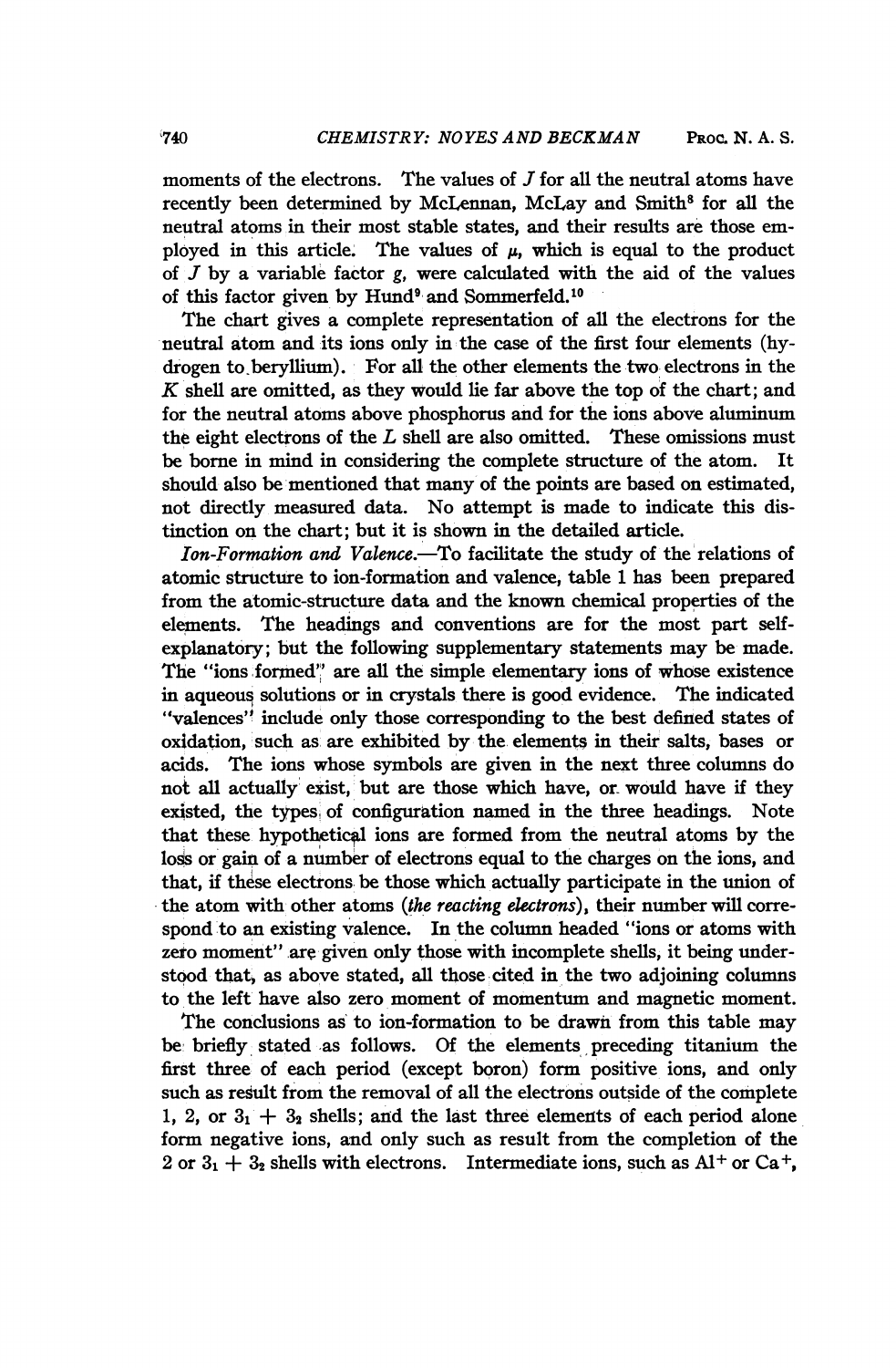|             |                    |                                     |                              | <b>Ions or Atoms with</b><br>Com-<br>Com- |                                       |                            |      | Energy of removal of<br>outer electrons <sup>11</sup> from |              |           |           |
|-------------|--------------------|-------------------------------------|------------------------------|-------------------------------------------|---------------------------------------|----------------------------|------|------------------------------------------------------------|--------------|-----------|-----------|
| ment        | Ele- Atomic<br>no. | <b>Ions</b><br>formed               | Va-<br>lences                | plete                                     | plete<br>$n$ Shell $n_k$ Shell moment | Zero                       | М    | м+                                                         | $M^{\ast +}$ | $M^{1+}$  | $M^{4+}$  |
| н           | 1                  | н+.<br>н-                           | 1<br>$-1$                    | H <sup>+</sup> ,<br>$H^-$                 | $\ddot{\phantom{0}}$                  | $\ddotsc$                  | 1.00 | $\infty$                                                   | .            | .         | .         |
| He          | 2                  | None                                | 0                            | He                                        | $\ddot{\phantom{0}}$                  | $\cdots$                   | 1.80 | 4.00                                                       | $\infty$     | .         | .         |
| Li          | 3                  | Li †                                | 1                            | Li+                                       | . .                                   | .                          | 0.40 | 5.6                                                        | 9.00         | $\infty$  | .         |
| Be          | 4                  | $Be2+$                              | $\bf{2}$                     | $Be2+$                                    | $\ddot{\phantom{0}}$                  | .                          | 0.70 | 1.34                                                       | 11.4         | 16.0      | œ         |
| в           | 5                  | .                                   | 3                            | $B3+$                                     | $_{\rm B^+}$                          | .                          | 0.62 | 1.79                                                       | 2.80         | 19.3      | 25.0      |
| Ċ           | 6                  | $\cdots$                            | 4                            | $C^{4+}$                                  | $C^{2+}$                              | $\ddots$                   | 0.83 | 1.79                                                       | $\bf3.36$    | 4.74      | 29.0      |
| N           | 7                  | .                                   | 3. 5<br>-3                   | $N^{5+}$<br>$N^{3-}$                      | $\mathrm{N}^{3+}$                     | $N^+$                      | 1.07 | 2.18                                                       | 3.49         | 5.43      | 7.19      |
| о           | 8                  | $\cdots$<br>O <sup>2</sup>          | $\ldots$<br>$-2\phantom{.0}$ | $O^{6+}$<br>O <sup>2</sup>                | $O4+$                                 | $O2+$                      | 1.00 | 2.58                                                       | 4.05         | 5.69      | 8.07      |
| F           | 9                  | F-                                  | $-1$                         | $F7+$<br>F-                               | $F^{5+}$                              | $\mathbf{F}^{\mathbf{3+}}$ | 1.25 | 2.39                                                       | 4.62         | 6.40      | 7.56      |
| Ne          | 10                 | None                                | 0                            | Ne                                        | . .                                   | $\ddotsc$                  | 1.59 | 2.70                                                       | .            | $\ddotsc$ | $\ddotsc$ |
| Na          | 11                 | Na <sup>+</sup>                     | 1                            | Na+                                       | . .                                   | .                          | 0.38 | 3.50                                                       | .            | .         | .         |
| Mg          | 12                 | $Mg^{2+}$                           | 2                            | $Mg^{2+}$                                 | $\ddot{\phantom{0}}$                  | .                          | 0.56 | 1.11                                                       | 5.98         | .         | $\cdots$  |
| Al          | 13                 | $Al3+$                              | 3                            | A13+                                      | $\mathbf{A}1^+$                       | .                          | 0.44 | 1.34                                                       | 2.09         | 9.00      | $\cdots$  |
| Si          | 14                 | $\ddotsc$                           | 4                            | $Si4+$                                    | $Si2+$                                | .                          | 0.76 | 1.20                                                       | 2.34         | 3.32      | 12.47     |
| P           | 15                 | .                                   | 1, 3, 5<br>$-3$              | $P^{s+}$<br>$_{\rm p3-}$                  | $P3+$                                 | $\mathbf{P}^+$             | 0.98 | 1.46                                                       | $\bf 2.22$   | 3.53      | 4.78      |
| s           | 16                 | .<br>$S^{2-}$                       | 4, 6,<br>$-2$                | $S^{*+}$<br>$S^{2-}$                      | $S^{4+}$                              | $\mathrm{S}^\mathrm{2+}$   | 0.76 | 1.74                                                       | $\bf 2.37$   | 3.48      | 4.93      |
| $_{\rm C1}$ | 17                 | .<br>C1-                            | 1, 3, 5, 7<br>-1             | $Cl7+$<br>CI-                             | C15+                                  | $Cl^{3+}$                  | 0.96 | 1.66                                                       | 2.76         | 3.50      | 5.00      |
| A           | 18                 | None                                | 0                            | A                                         | $\ddot{\phantom{0}}$                  | $\cdots$                   | 1.16 | $\ddot{\phantom{0}}$                                       | $\cdots$     | $\cdots$  | $\cdots$  |
| K           | 19                 | $K^+$                               | 1                            | $K^+$                                     | . .                                   | .                          | 0.32 | 2.34                                                       | .            | $\ddotsc$ | .         |
| Ca          | $20\,$             | $Ca2+$                              | 2                            | $Ca2+$                                    | . .                                   | .                          | 0.45 | 0.87                                                       | 3.76         | .         | .         |
| Sc          | 21                 | $Sc3+$                              | 3                            | $\mathrm{Sc}^{3+}$                        | . .                                   |                            | 0.49 | 0.95                                                       | 1.82         | 5.33      | $\ddotsc$ |
| Ti          | 22                 | Ti2+<br>$Ti3+$<br>$Ti4+$            | 2, 3, 4                      | Ti <sup>4+</sup>                          | . .                                   | .                          | 0.50 | 1.00                                                       | 2.04         | 3.18      | 7.07      |
| v           | 23                 | $V^{2+}$<br>$V^{s+}$                | 2, 3, 4,<br>5                | $_{\mathrm{V}^{\mathrm{s}}\mathrm{+}}$    |                                       | v+                         | 0.52 | 1.04                                                       |              |           | 5.08      |
| Cr          | 24                 | $Cr^{2+}$<br>$Cr3+$                 | 2, 3, 6                      | $Cr6+$                                    |                                       | $Cr^{2+}$                  | 0.50 |                                                            | .            |           |           |
| Mn          | 25                 | $Mn^{2+}$<br>$Mn^{3+}$<br>$Mn^{4+}$ | 2, 3, 4,<br>6, 7             | Mn"+                                      |                                       | $Mn^{3+}0.55$              |      | 1.07                                                       | .            |           |           |
| Fe          | 26                 | $Fe2+$<br>$Fe3+$                    | 2, 3, 6                      | $Fe8+$                                    |                                       | $Fe4+$                     | 0.59 |                                                            |              |           |           |

TABLE 1 ION FORMATION AND VALENCE IN RELATION TO ATOMIC STRUCTURE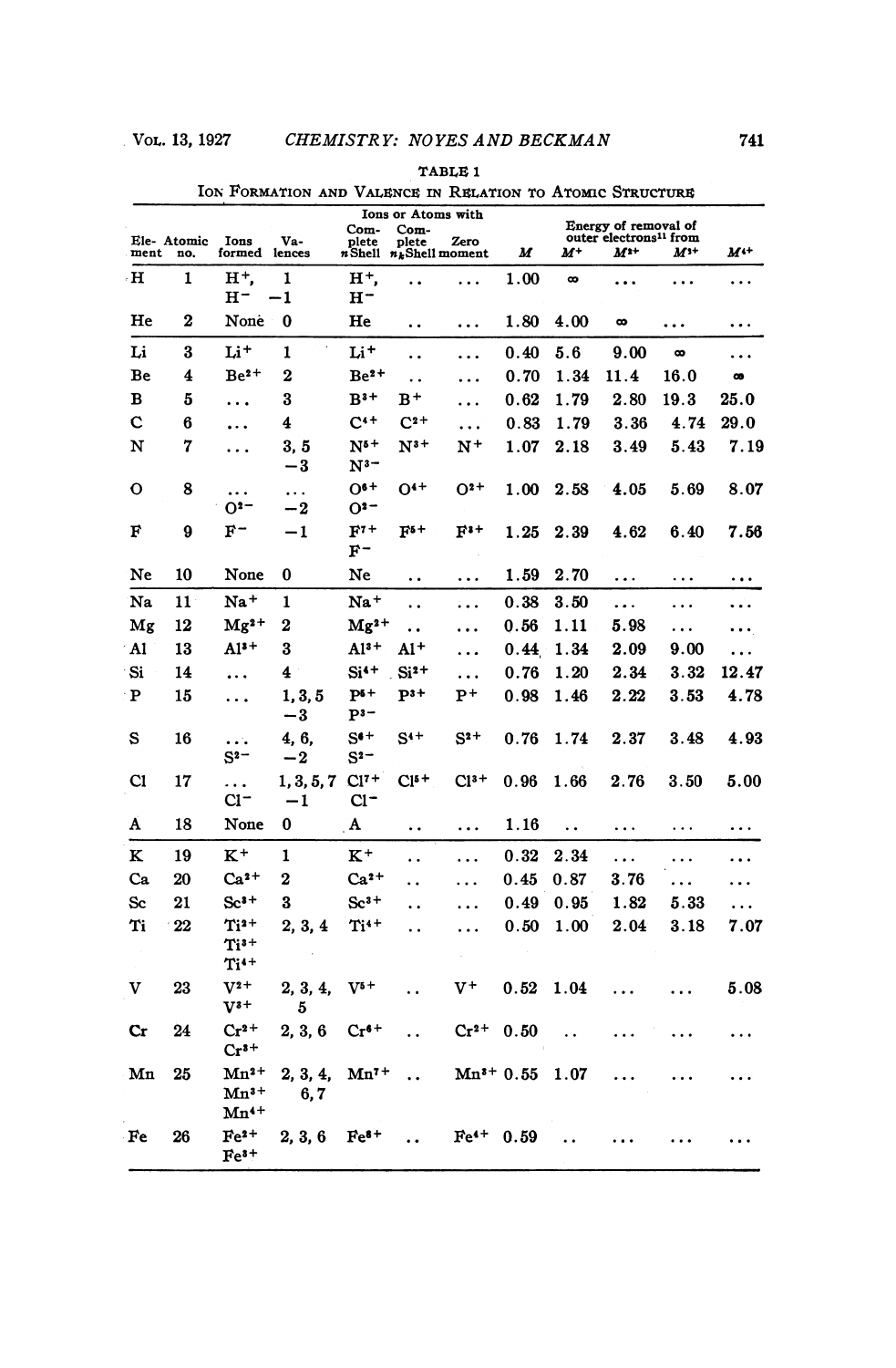do not form as they do at high temperatures, even though the energy required for the removal of the first electron is much smaller than that for the second and even when, as with  $Al^+$ , the resulting ion would have its lowest energy electrons in a complete subshell  $(3<sub>1</sub>)$ , which has, moreover, zero moment of momentum and zero magnetic moment. Titanium, vanadium, chromium, manganese and iron all form bipositive ions through the loss of their  $4<sub>1</sub>$  electrons, even though the remaining electrons do not suffice to complete the  $3_3$  shell; the incomplete  $3_3$  shell being apparently

which have no apparent relation to the structure of their atoms. The conclusions in regard to valence may be summarized as follows. None of the first four elements of the first two periods and neither of the first two elements of the third period exhibit any other well-defined valence than that which would result if the electrons giving rise to the valence were those, and only those outside of the complete 1, 2 or  $3<sub>1</sub> + 3<sub>2</sub>$  quantum shells. The possibility that, in the cases of boron and aluminum or of carbon and silicon, the electrons outside of a complete subshell  $(2_1 \text{ or } 3_1)$ (with its zero moment of momentum and zero magnetic moment) might alone function as valence electrons does not cause these elements to exist in the univalent or bivalent state.

as stable as the complete 2 quantum shell. They also form other ions

The elements nitrogen, phosphorus, sulphur and chlorine, on the other hand, exhibit the positive valences that would result if the reacting electrons are those outside: (1) the complete shells  $1$  or  $2$ ; (2) the complete subshells  $2<sub>1</sub>$  or  $3<sub>1</sub>$ ; and (3) the configurations other than these that have zero moment of momentum and zero magnetic moment. These elements also exhibit negative valences of the type (1), namely, those that correspond to the taking up of enough more electrons to complete the 2 or  $3_1 + 3_2$  shells. Thus, the valences corresponding to the three types are:

(1) Nitrogen and phosphorus,  $+5$  and  $-3$ ; sulphur,  $+6$  and  $-2$ ; chlorine,  $+7$  and  $-1$ .

- (2) Nitrogen,  $+3$ ; phosphorus,  $+3$ ; sulphur,  $+4$ ; chlorine,  $+5$ .
- (3) Nitrogen,  $+1$ ; phosphorus,  $+1$ ; sulphur,  $+2$ ; chlorine,  $+3$ .

And, in fact, these elements exist in the form of salts in all these valences, with the exception of unipositive nitrogen (which, however, forms  $N_2O$ ) and possibly of bipositive sulphur (which, however, forms derivatives of the acid  $H_2SO_2$ ). Furthermore, the chemical stability of these various valences is clearly related to the type, being greatest for type (1) and least for type (3). Thus, type (1) is that of the very stable nitrates, phosphates, sulphates and perchlorates, as well as of the amines, phosphines, sulphides and chlorides; type (2) is that of the much less stable nitrites, phosphites, sulphites and chlorates; and type (3) is that of the unstable hypophosphites and chlorites and of the non-existent or extremely unstable salts  $M<sup>I</sup>NO$